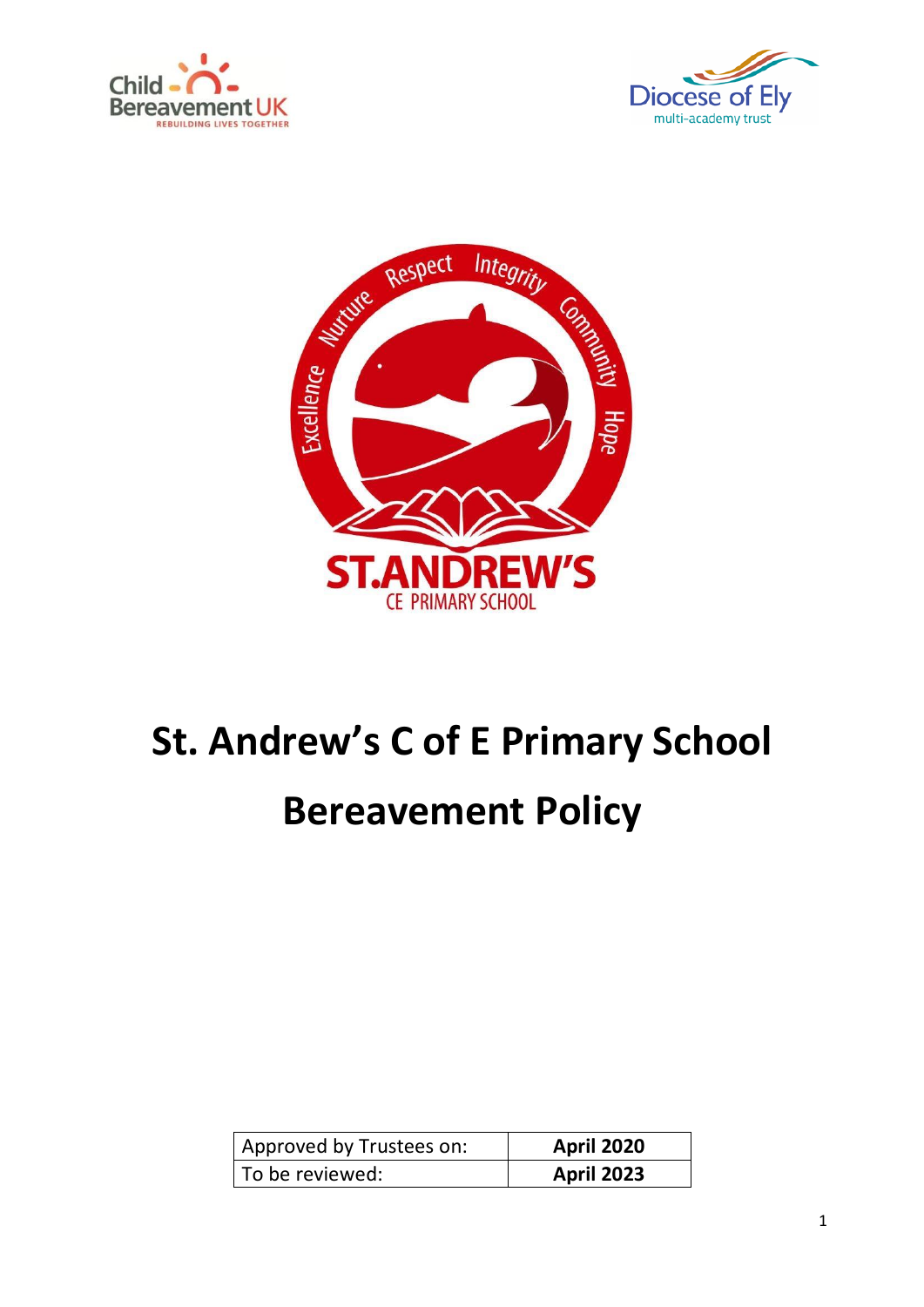



| <b>Contents</b>                                                               | Page    |
|-------------------------------------------------------------------------------|---------|
| Rationale                                                                     | 2       |
| Roles & Responsibilities                                                      | 2       |
| Procedure                                                                     | $4 - 5$ |
| <b>On-going Support</b>                                                       | 6       |
| Appendix One - Sample Letters                                                 | 7       |
| Appendix Two - Supporting Bereaved Children (including age specific guidance) | 10      |
| Appendix Three - Useful Online Resources & Information                        | 14      |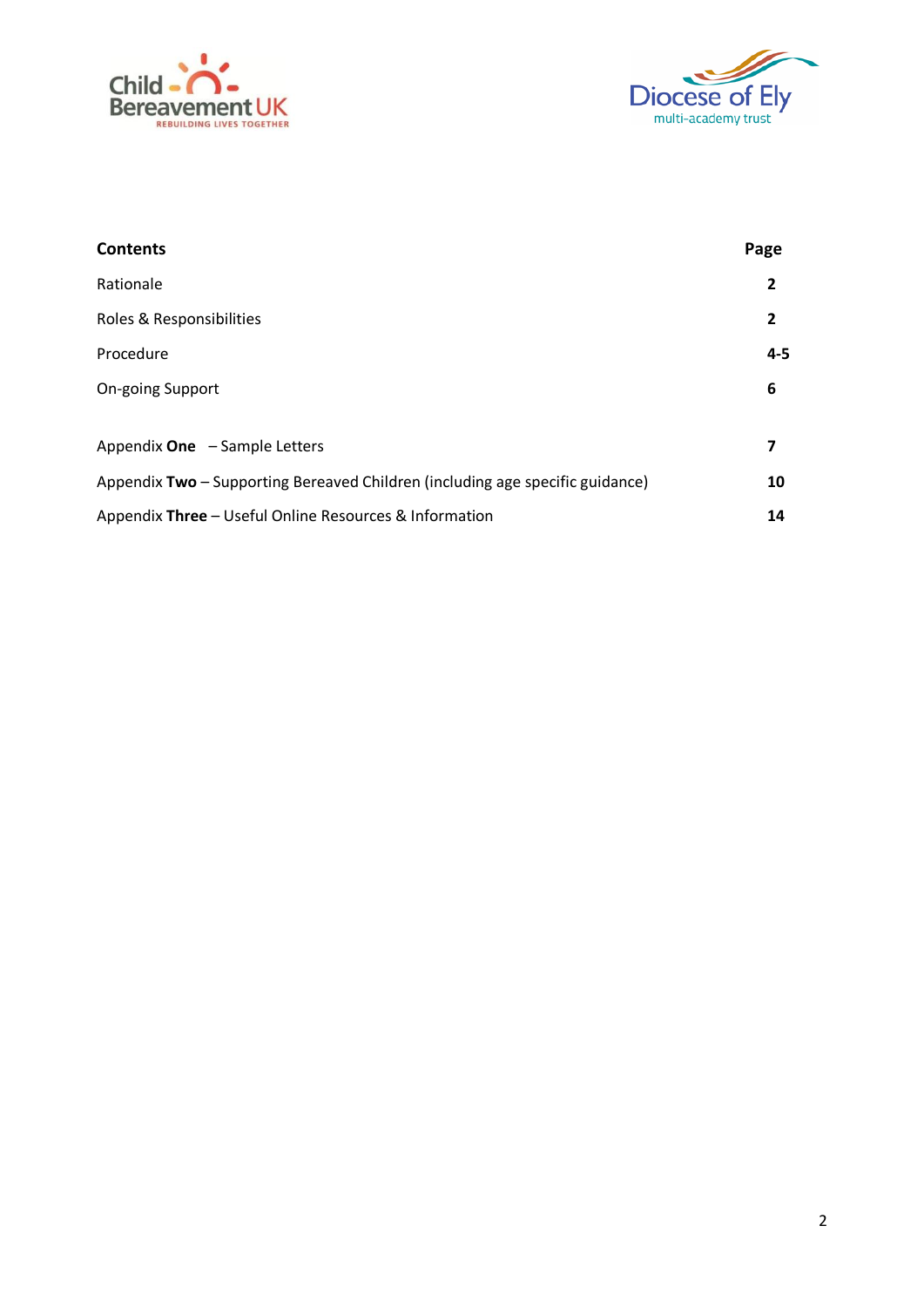



## **Rationale**

Every 22 minutes in the UK a parent of dependent children dies, leaving about 41,000 bereaved children each year. Many more are bereaved of a grandparent, sibling, friend or other significant person, and, sadly, around 12,000 children die in the UK each year. Within our school community there will almost always be some recently bereaved children or members of staff who are struggling with their own situation – or sometimes the entire school community is impacted by the death of a member of staff or a pupil. We would hope to not encounter such circumstances, but the statistical inevitability of such an occurrence implies the necessity of having a Bereavement Policy in place in order that we might be proactive, rather than reactive, when responding to these sensitive situations. Empathic understanding in the familiar and secure surroundings of school may be all the bereavement support some children, or staff, require, though referral to more specialist support should be a consideration where the impact of grief is more complex.

This policy will provide guidelines to be followed after a bereavement. The aim is to be supportive to both pupils and adults, and for staff to have greater confidence and be better equipped to cope when bereavement happens. Every death and the circumstances in which it occurs is different and this policy has been constructed to guide us on how to deal professionally, sensitively and compassionately with difficult matters in upsetting circumstances.

This school and Trust, to which it belongs, are committed to the emotional health and well-being of its staff and pupils. We wish to work towards this in all aspects of school life, and to provide an ethos, environment and curriculum that support and prepare pupils for coping with separation or loss of a loved one, either through death or divorce.

## **Objectives**

#### **The core intentions of the policy are:**

- $\triangleright$  To support pupils and/or staff before (where applicable), during, and after bereavement
- $\triangleright$  To enhance effective communication and clarify the pathway of support between school, family and the community
- $\triangleright$  To identify key staff within school, the Trust, and LA, and clarify the pathway of support
- $\triangleright$  The Children Act 1989 aimed to ensure that the welfare of the child was paramount, working in partnership with parents to protect the child from harm ( [http://www.careandthelaw.org.uk/eng/b\\_section2](http://www.careandthelaw.org.uk/eng/b_section2) ). All intentions of this policy endorse the aim that we endeavour to counter any adverse effects of bereavement and maintain pupils' and staff emotional well-being.

## **The role of the Trust**

- $\triangleright$  For Trustees to ratify this policy, ensure its implementation and review in three years
- $\triangleright$  To advise and support staff
- $\triangleright$  Consult on counselling and support referral pathways and identification of complex grief
- $\triangleright$  To provide access to staff support, which may include Employee Assistance Schemes, to support staff well-being
- $\triangleright$  To liaise with the headteacher to co-ordinate media enquiries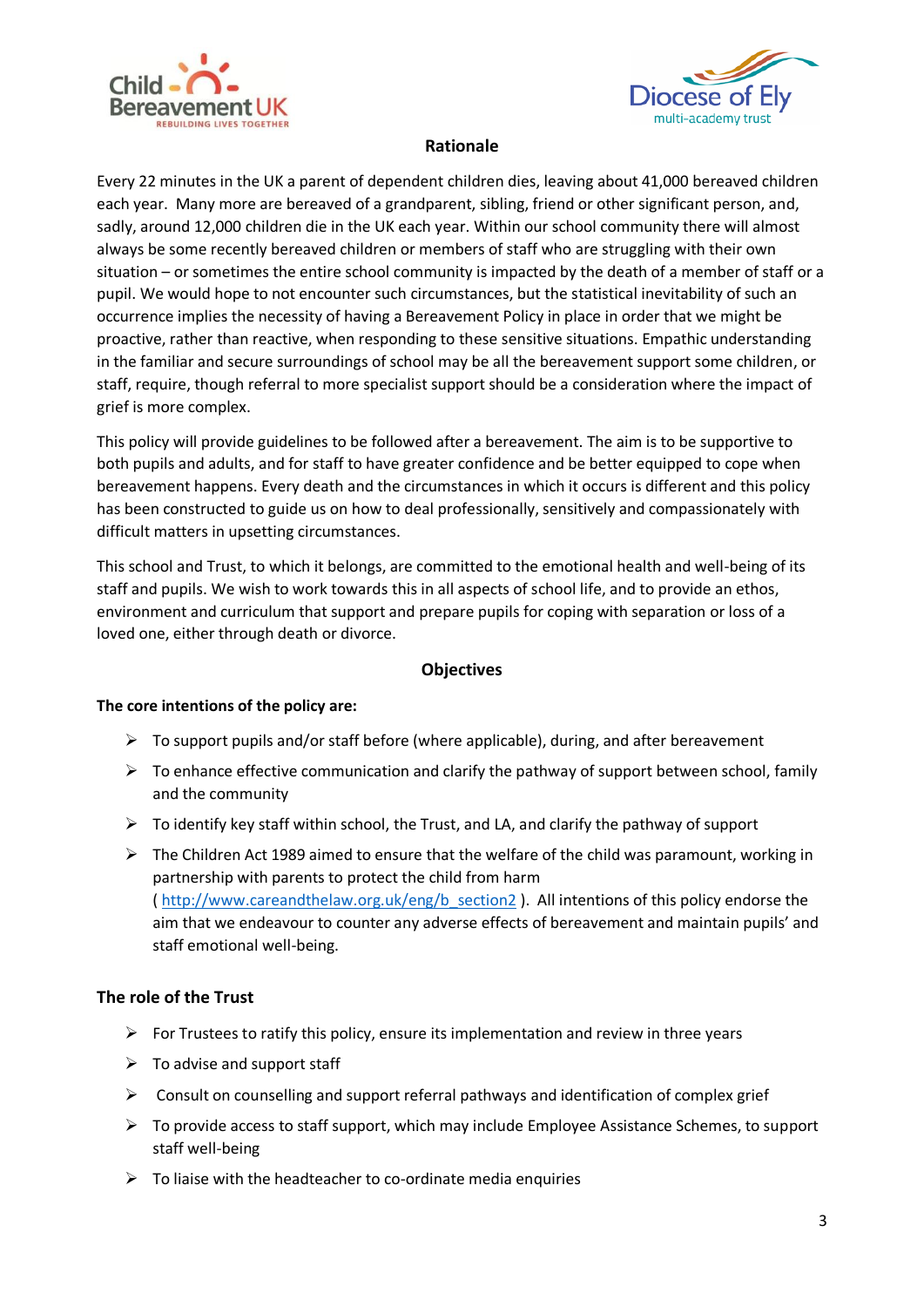



## **The role of the governing body**

- $\triangleright$  To monitor and support the implementation of this policy
- $\triangleright$  To offer support and guidance to the headteacher

## **The role of the head teacher**

- $\triangleright$  To monitor progress and liaise with external agencies
- $\triangleright$  To be the first point of contact for the child or children, family and staff concerned
- $\triangleright$  To keep the Trust and governing body fully informed

## **The role of the Local Authority**

 $\triangleright$  To provide statutory 'critical & major incident' support if appropriate

Local Authority Useful Numbers:

#### Cambridgeshire:

Diane Stygal, Senior Leadership Adviser: 01223 507115 & 07585 881934 Cambridgeshire County Council: General Enquiries 0345 045 5200 (8am to 6pm Monday to Friday) Educational Psychology Team: 01223 699 859 / 01223 699945

**The role of pastoral staff** (i.e. church staff, spiritual advisors, school counsellors, mentors etc.)

 $\triangleright$  To have bereavement support training and cascade learning to other staff

Within school we have the following bereavement support:

- Annette May SENDCo
- Kate Amann Home School Link Worker
- Rev. Eleanor Whalley Soham Vicar
- Blue Smile Counselling Service

#### **Procedures**

When a death of a pupil or member of staff occurs parents or other family members usually let the school know directly. Other agencies outside of the school, such as the police or social care, may sometimes inform schools that a death has occurred. The person answering the phone will put them through to the most senior member of staff on site.

Where death occurs in the holidays or at weekends the parents may contact whoever they can – they may have the phone number of a member of staff who is known to them outside of school.

In that instance, the member of staff who takes the call will immediately contact the most senior member of the school team possible and that person will then assume responsibility for the dissemination of the information.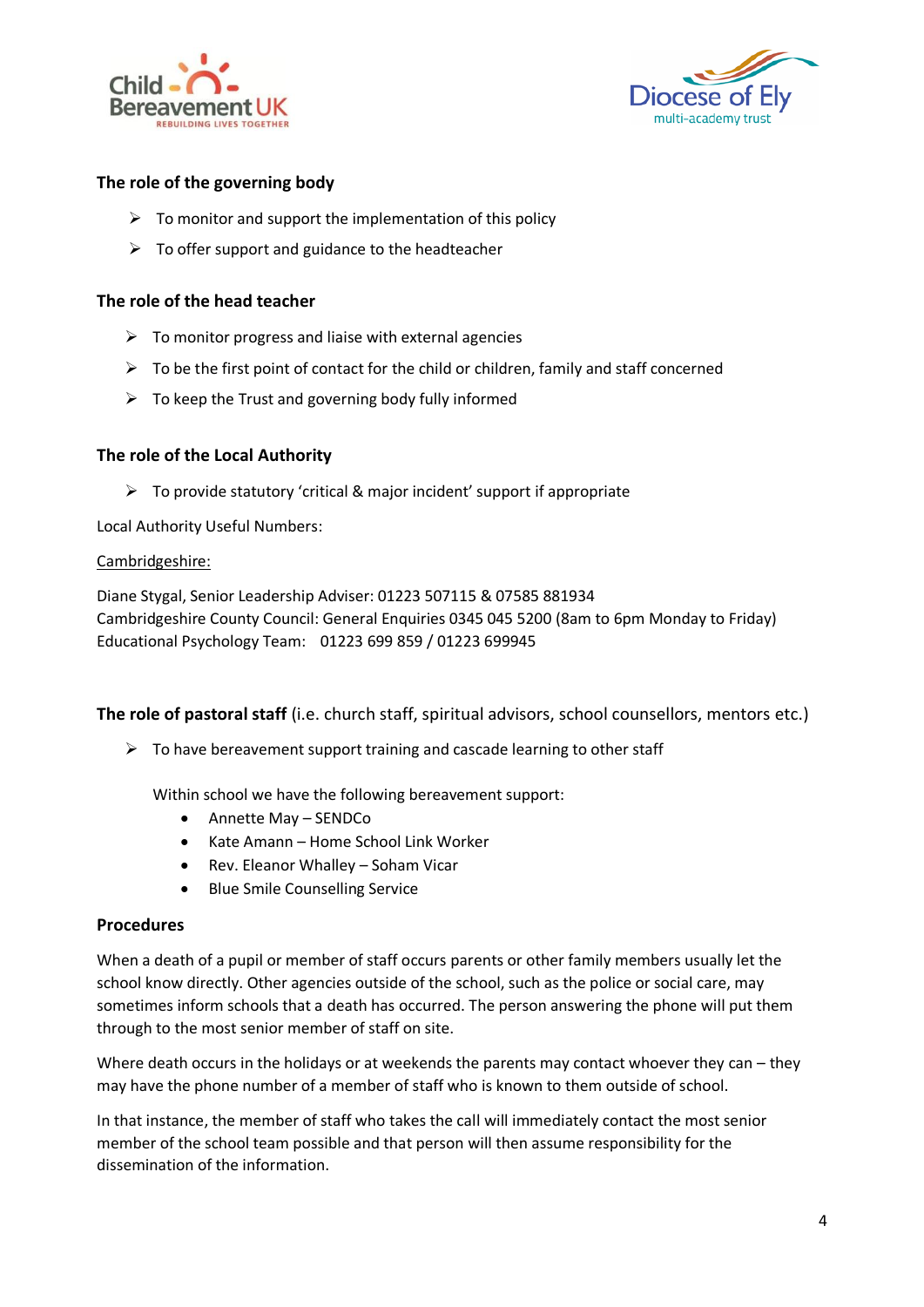



## **Upon receiving news that a death has occurred**

When you first hear the news that someone in the school community has died, the situation may feel fairly chaotic, so it is important to understand that there is no set way of responding. You know your school and its uniqueness, but this procedure will give you guidance on things that are important to consider.

**It is likely that you will be feeling shocked yourself so give yourself time to process the information you have received.**

- 1. Contact with the deceased's family should be established by the Headteacher and their wishes respected in communicating with others. Factual information is essential to avoid rumour and confusion, whilst being sensitive to cultural and religious considerations.
- 2. Contact should be made with the Trust Director of Inclusive Leadership, Amy Weaver 07986 949508 or the Trust Chief Executive Officer, Adrian Ball, and the Chair of Governors. Identify a team in school that can help you.
- 3. Identify any vulnerable staff members or pupils, including any absentees or part-time staff. Staff should be informed before pupils and be prepared (through prior training) to share information in age-appropriate ways, as agreed for each individual circumstance.
- 4. Pupils who are affected should be informed, preferably in small groups, by someone familiar.
- 5. A letter to all school families affected should be composed at the earliest opportunity and a decision made as to whom, and how, it should be distributed, in consultation with the Trust's Director of Communication, Jacqueline McCamphill, 07376 668693.
- 6. The school should be aware that the school timetable may need a degree of flexibility to accommodate the needs and wellbeing of children affected by the situation. However, minimal disruption to the timetable also offers a sense of security and familiarity.
- 7. Staff affected by the death will be offered ongoing support as appropriate. The Diocese of Ely Multi-Academy Trust can provide details of external, confidential support ranging from occupational health and counselling as well as signposting to assistance programmes that

provide support and advise on financial and legal matters. Please contact the Trust HR team on 01353 656760 for details.

8. In consultation with the bereaved family, arrangements for funeral attendance may be clarified, with the consideration of partial school closure or timetable adaptation in exceptional circumstances (usually in the case of the death of a staff member when significant numbers of staff may wish to attend their funeral or death of a child in school). Cultural and religious implications need consideration.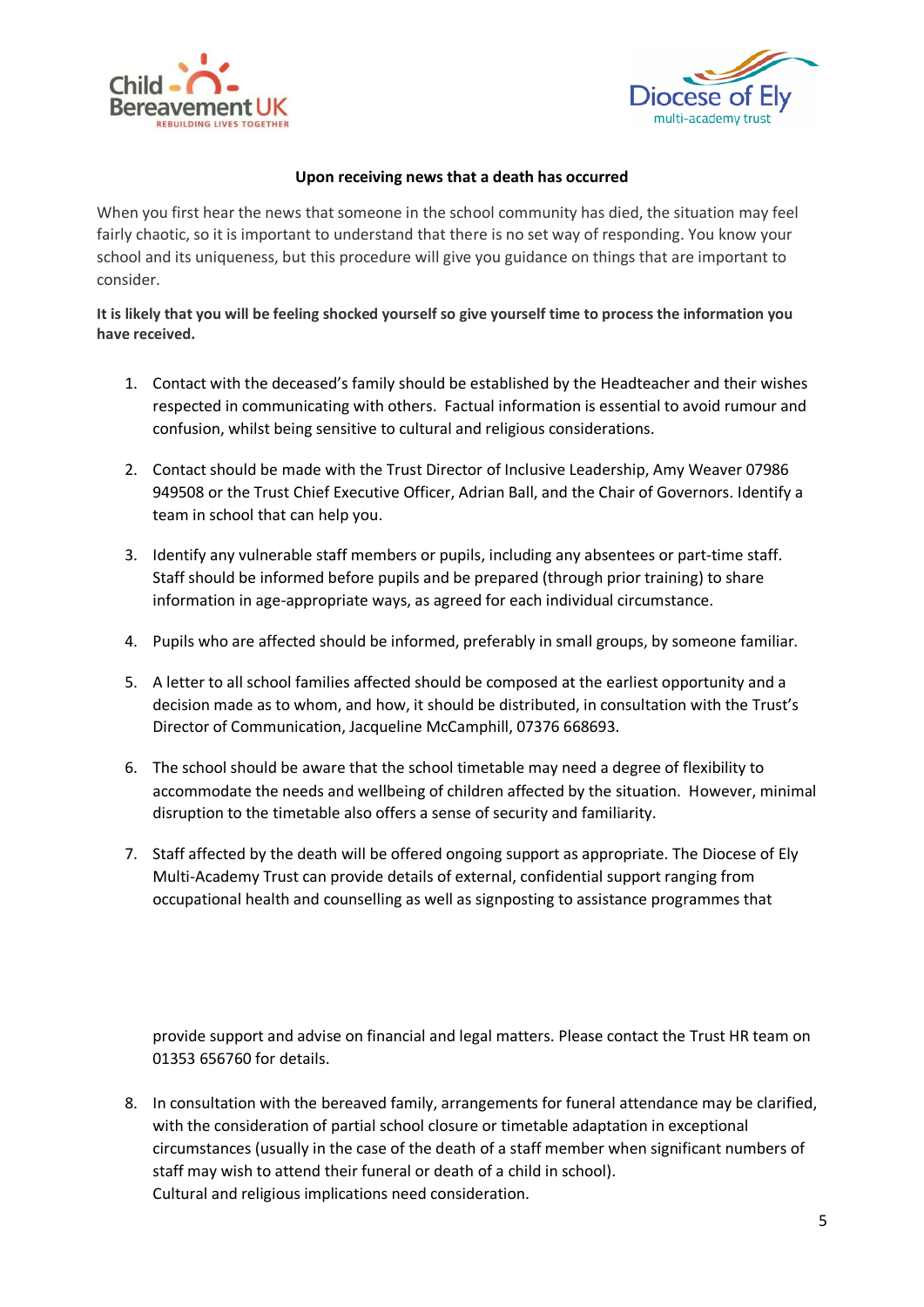



- 9. Some deaths, particularly those in sudden or traumatic circumstances, attract media attention. All members of staff are advised not to respond to journalists and to refer all enquiries to the Headteacher, and where necessary a press statement should be prepared by the Headteacher – in consultation with the Trust's Director of Communication.
- 10. Ensure any automated or pre-planned communications from school, such as school reports, are checked or omitted to ensure sensitivity to the bereaved family and/or staff.
- 11. In consultation with the bereaved family and Trust, consider plans for a fitting memorial or celebration of their loved one's life. It may be appropriate to hold a memory assembly for the child or member of staff. Staff need to be able to show pupils that it is perfectly normal to feel upset at the loss of a friend and that helpful rituals, prayers, and remembering can be shared in a manageable way together.
- 12. School should be aware that the impact of bereavement follows a child throughout their school life, so information should be recorded sensitively and shared with relevant people, particularly at transition points. Guidance should be provided to staff to raise awareness of interacting with and monitoring the needs of a bereaved child (See **Appendix Three**)

## **Following a Bereavement:**

We believe that children and adults alike have the right to:

- $\triangleright$  be given space and time to grieve.
- $\triangleright$  be given support from whichever source is deemed the most appropriate if possible, of their own choice.
- $\triangleright$  encounter a caring environment in which they feel safe to demonstrate grief without fear of judgement.

We recognise that:

- $\triangleright$  grief may not always be apparent to the onlooker, but its invisibility makes it no less real.
- $\triangleright$  differing religions/cultures view death and bereavement from different perspectives and all viewpoints should be taken into consideration and given equal value in the school environment.
- $\triangleright$  the death of a child has huge repercussions beyond the immediate teaching/care team of that child and every effort should be taken to inform and deal sensitively with the far-reaching contacts.
- $\triangleright$  some pupils or staff who may not be 'directly related' to the pupil or member of staff who has died, may be significantly impacted, and may also require support.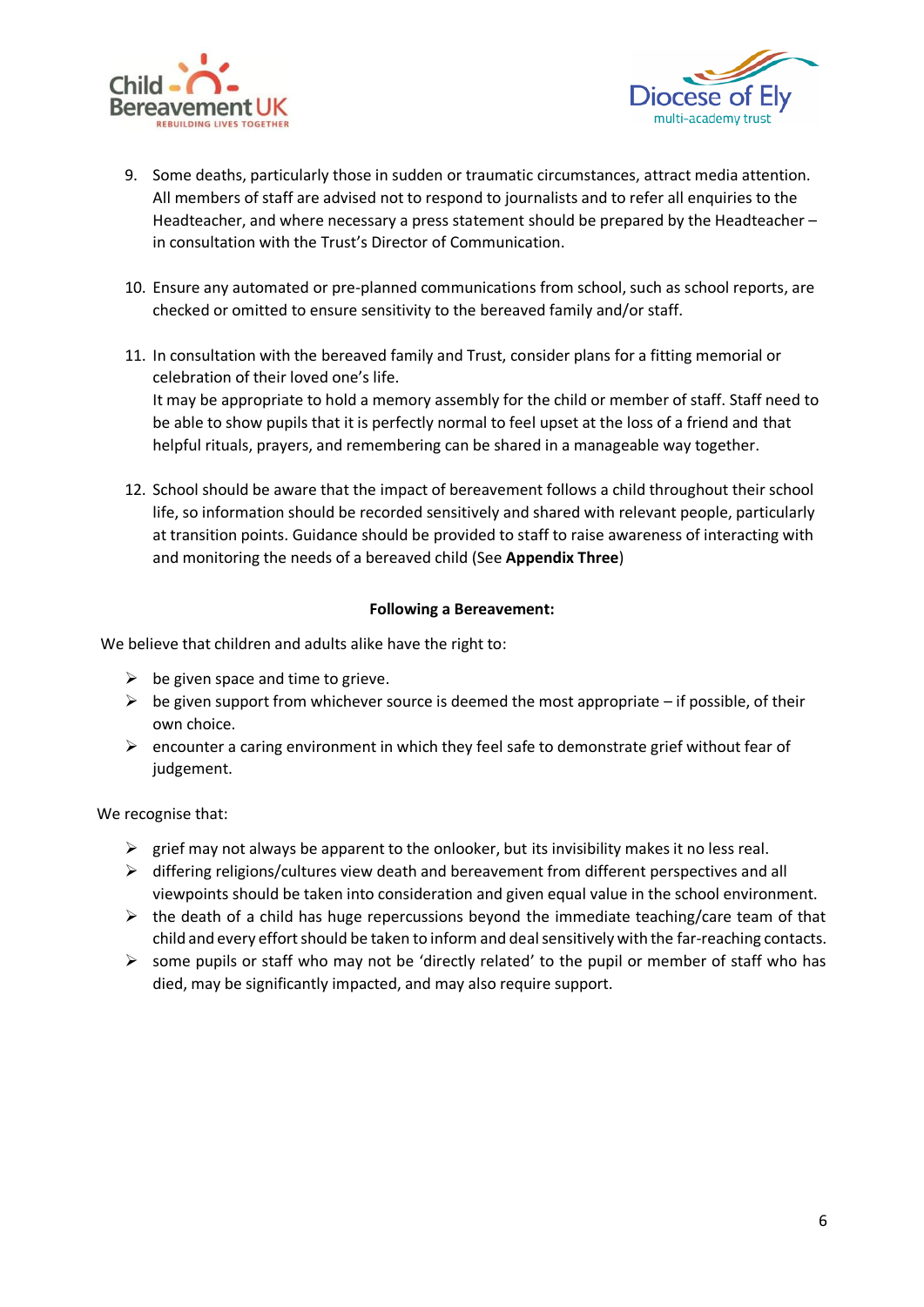



## **On-Going Support**

## **For Staff:**

Following bereavement, it is only to be expected that some members of staff will be emotionally affected and would benefit from the provision of some time for reflection. The following support may be helpful:

- $\triangleright$  A specific room could be allocated- e.g. the Meeting Room for the duration of a lunchtime to enable staff to meet and share their thoughts over a coffee or tea. It should be emphasised that anything shared on such occasions should be held as confidential and not for public airing.
- $\triangleright$  Access to one to one time with a member of staff who is trained in bereavement support.
- $\triangleright$  The Trust HR team can ensure staff access counselling support and staff will be reminded about this service. Availability of information about accessing bereavement support outside of school, e.g. CRUSE.

## **For Pupils:**

Experience in many schools has shown that most pupils can be supported by the school staff.

- $\triangleright$  In most cases, each child will have a favoured member of staff to approach.
- $\triangleright$  The PSHE co-ordinator or nominated member of staff will ensure that the school has suitable books and other materials to help children discuss death and come to terms with loss. The school can access a range of books and resources from the Trust Inclusion & Safeguarding Team.
- $\triangleright$  Social Stories may be one way to help pupils to understand loss.
- $\triangleright$  The Trust Inclusion & Safeguarding Team can offer support, advice and training to support pupils in school.
- $\triangleright$  The school can refer or signpost to external agencies and charities to support pupils who may need more help.

## **For the Family:**

- $\triangleright$  Communicate with the family straight away and offer support. Send a letter of condolence from the school.
- $\triangleright$  Give parents and/or family members the opportunity to collect any personal belongings of the person who has died.
- $\triangleright$  Send a representative to the funeral.
- $\triangleright$  Hold a collection/flowers to be sent as appropriate.
- $\triangleright$  Invite parents/family to any commemorative events held by the school, both at the time and in subsequent years.
- $\triangleright$  If memorial work has been completed, for example a remembrance wall or book, then this should be returned to the parents at an appropriate time, and pupils informed where it has gone.

Parents will be told that they are welcome in the school and will be encouraged to come and visit, as this can be helpful in their grieving.

The first visit to the school is often difficult and will be arranged sensitively in accordance with the parents' wishes. It will then be for the parents to decide if they wish to maintain on going links. Each family will be different, with differing needs. Therefore, the school will always be there to act as a source of support and information.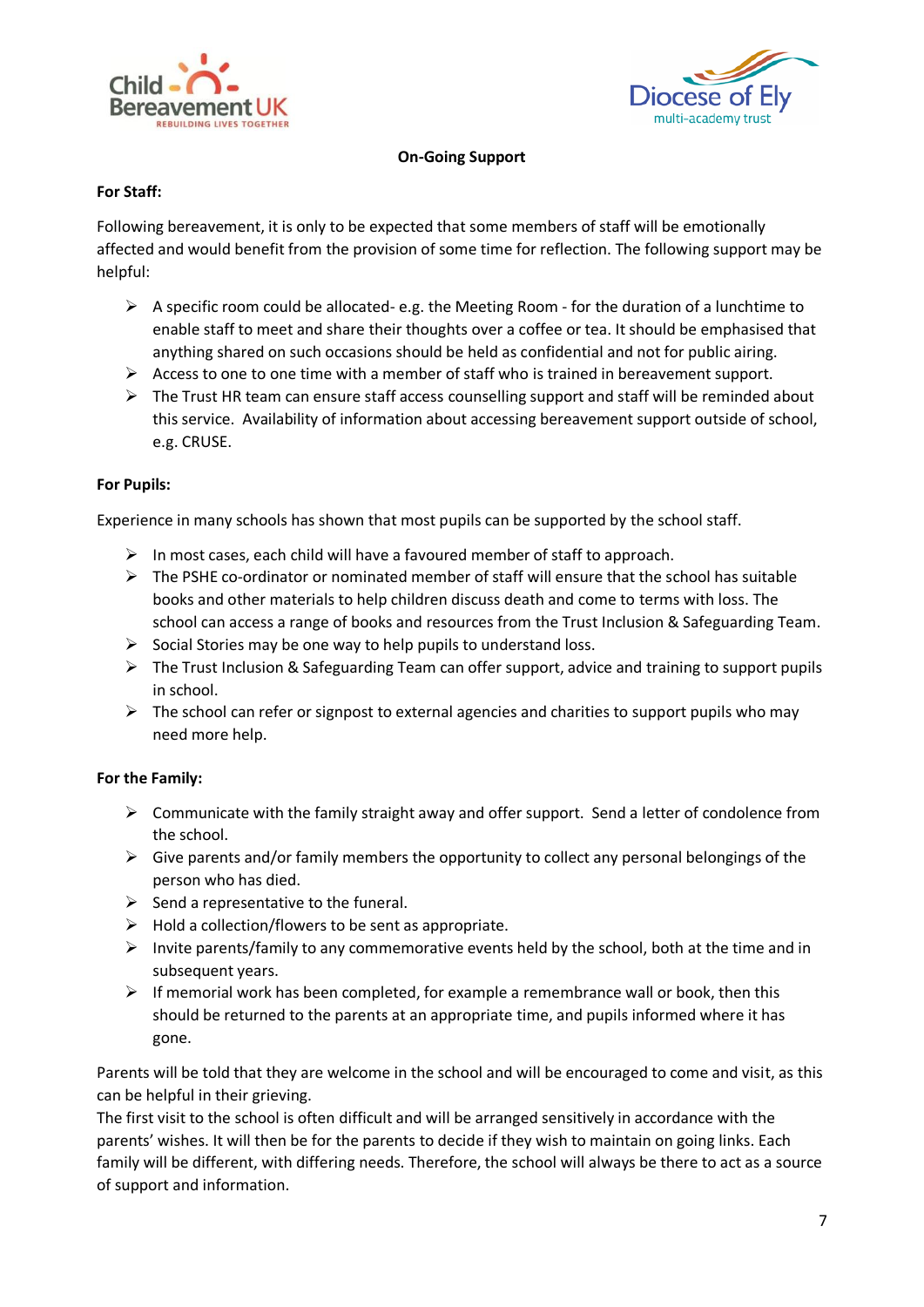



## **Appendix One**

## **Suggested templates for letter to parents:**

*Before sending a letter home to parents about the death of a pupil, permission must be gained from the child's parents.* 

*The contents of the letter and the distribution list must be agreed by the parents and school, in consultation with the Trust's Director of Communication.* 

*Sample letter on death of a pupil:*

Dear Parents

Your child's class teacher/form tutor/had the sad task of informing the children of the death of <Name>, a pupil in <Year>.

<Name> died from an illness called <name of illness, such as cancer>. As you may be aware, many children who have cancer get better but sadly <Name> had been ill for a long time and died peacefully at home yesterday.

He/She was a very popular member of the class and will be missed by everyone who knew him/her.

When someone dies it is normal for their friends and family to experience lots of different feelings like sadness, anger and confusion. The children have been told that their teachers are willing to try to answer their questions at school but if there is anything more that you or your child needs to know, please do not hesitate to ring the school office and we would be more than happy to help you.

We will be arranging a memorial service in the school in the next few months as a means of celebrating <Name…'s> life.

Yours sincerely,

Headteacher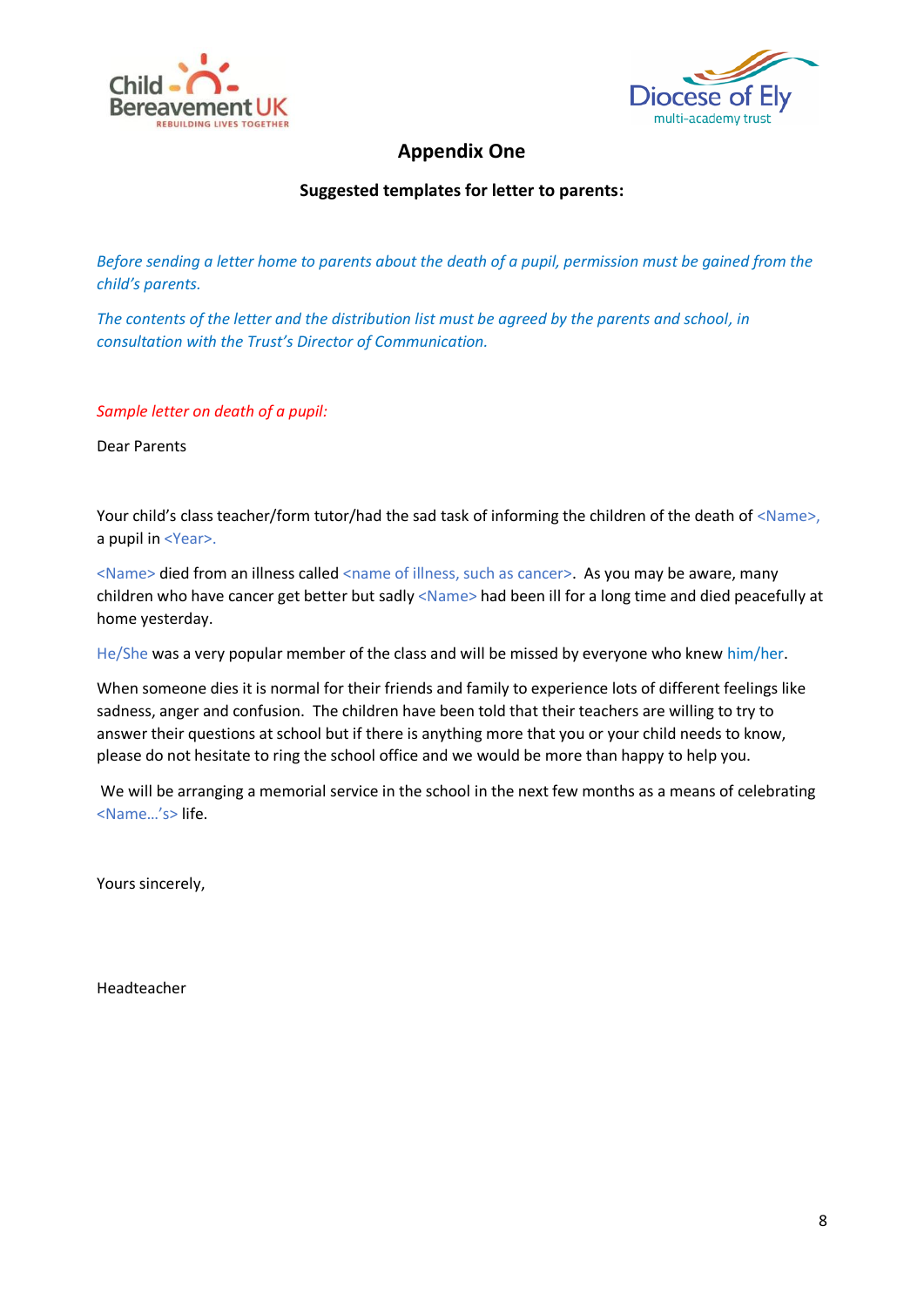



## **Sample letter to bereaved parents:**

Dear ,

We are so very sorry to hear of [name]'s death. There are no words to express the sadness of losing a child and we can only begin to imagine the anguish you must be going through.

Clearly, as a school community, we will miss him/her very much and we are doing our best to offer comfort and support to his friends and classmates. He/she was a much-loved member of our school family.

If we can do anything to help as you plan [name]'s funeral service or other memorial opportunities, please let us know. In time, we will also ensure that anything of [name]'s that remains in school is returned to you, with your agreement, including photographs we may have on the school system.

Please be assured that you are in our thoughts at this very sad time and do not hesitate to contact us if we can be of support in any way.

With deepest sympathy,

Headteacher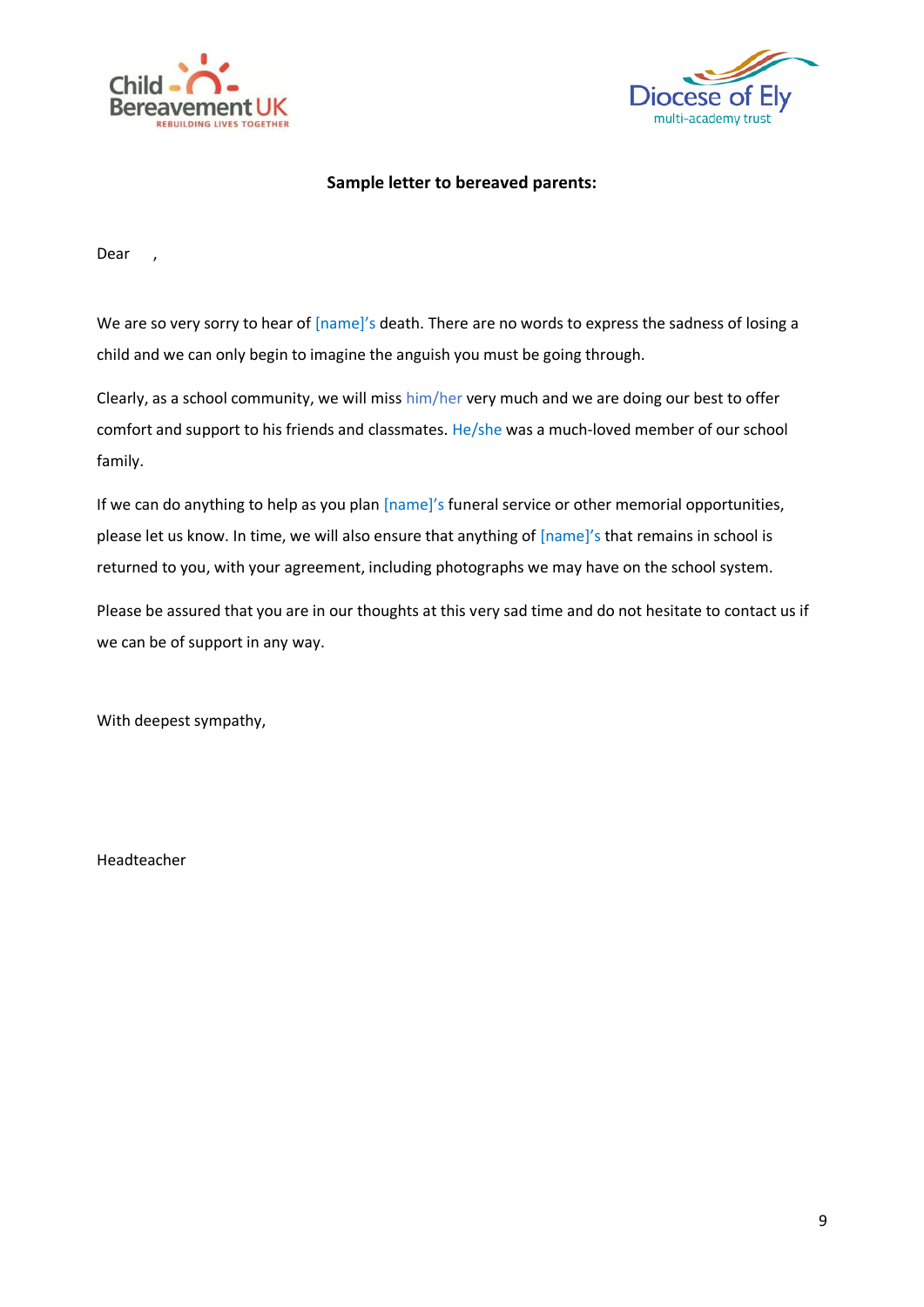



## **Sample letter on death of a staff member:**

Dear Parents,

I am sorry to have to tell you that a much-loved member of our staff [name] has died. The children were told today and many will have been quite distressed at the news. No-one wants to see children sad, but we are very aware that factual information and emotional support are the best means of helping children deal with bereavement.

I am sure there will be many parents who are also saddened by the news. Children respond in different ways so may dip in and out of sadness, and questions, whilst alternately playing or participating in their usual activities. This is normal and healthy. You may find your child has questions to ask which we will answer in an age appropriate way in school, but if you feel you would like more support and advice yourself, please do not hesitate to contact the school office.

You may also find some very useful advice and resources online at [www.childbereavement.org.uk](http://www.childbereavement.org.uk/)

We will share details of the funeral as soon as they are known. Children who wish to attend will be welcome to do so, though it will not be compulsory.

I am sorry to be the bearer of sad news, but I appreciate an occurrence like this impacts the whole school community. I am so grateful for the thriving partnership we have with parents and trust that we, together, will be able to guide and support the children through what may be, for many, a very new experience in their lives.

Yours...........

Headteacher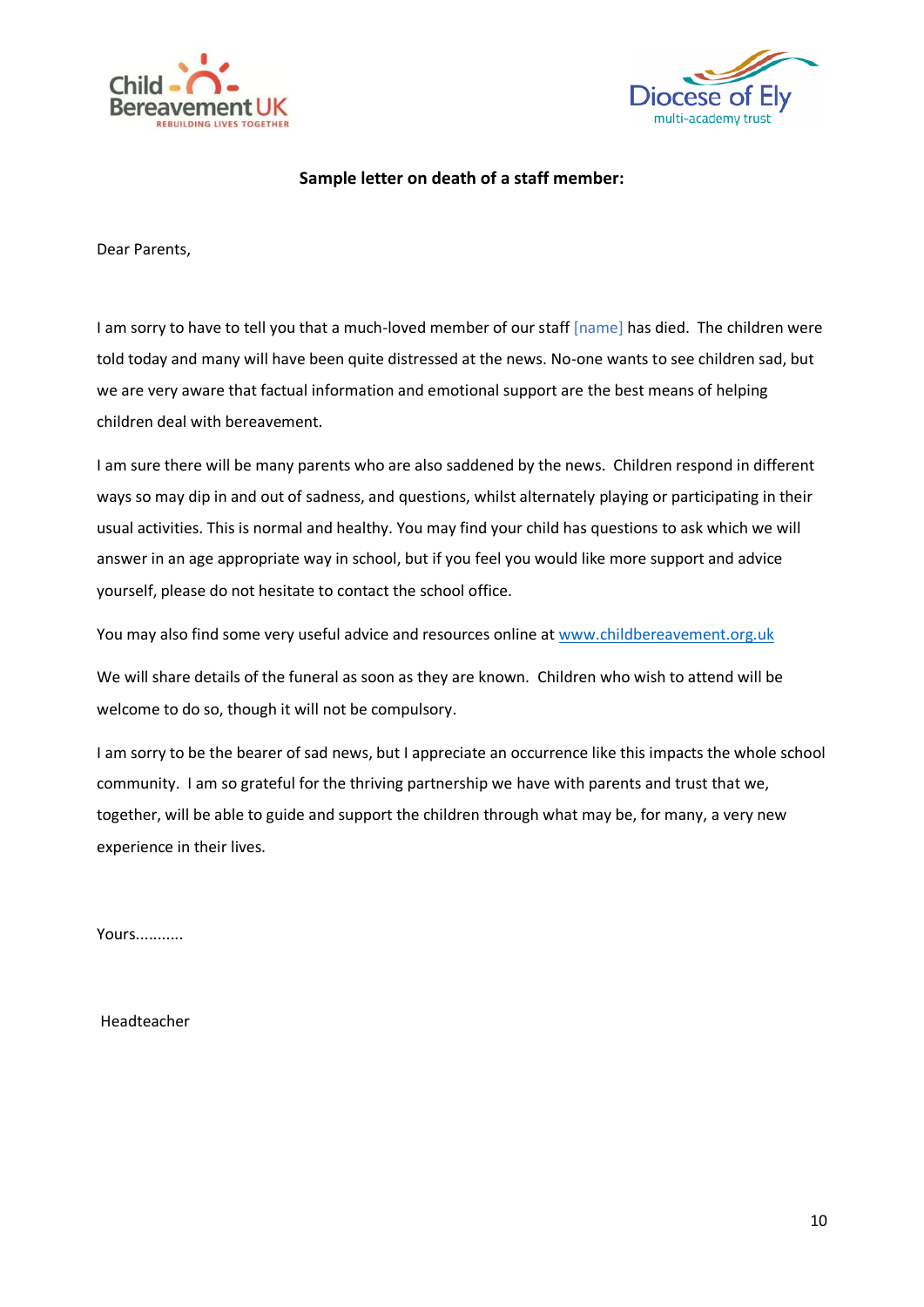



# **Appendix Two**

## **Supporting Bereaved Children**

## **Key points to remember after a death:**

- many children want to share their story
- telling their story is a healing experience
- children also need continuity (normal activities), care (plenty of hugs and cuddles) and connection (to still feel connected to the parent who has died, and to you)

## **What do bereaved children need?**

After a death, many children want to share their story. They may want to tell you what happened, where they were when they were told about the death, and what it was like for them. Telling their story is a healing experience. One of the best ways adults can help young grievers is to listen to their stories.

## **Specifically, they need:**

- adequate information about the death
- their fears and anxieties addressed
- reassurance that they are not to blame
- careful listening
- acknowledgement and acceptance of their feelings and grief
- a sense of safety in the world
- respect for their own way of coping
- people who will guide and help
- help with overwhelming emotions
- involvement and inclusion in rituals and anniversaries
- opportunities to remember the person who has died

Three important questions young children might not ask but you might help to answer:

- who will look after me?
- will I get sick?
- did I cause my parent to die?

The death of a parent can shake the foundations of a child's belief in the world as a safe place. A child will need plenty of reassurance and encouragement to begin to feel safe again. Some children may worry about getting sick and dying themselves and it may reassure them to visit their family doctor for a checkup. It's a good idea for their parent to give the doctor a ring before the visit so that they can be prepared for any questions the child may ask.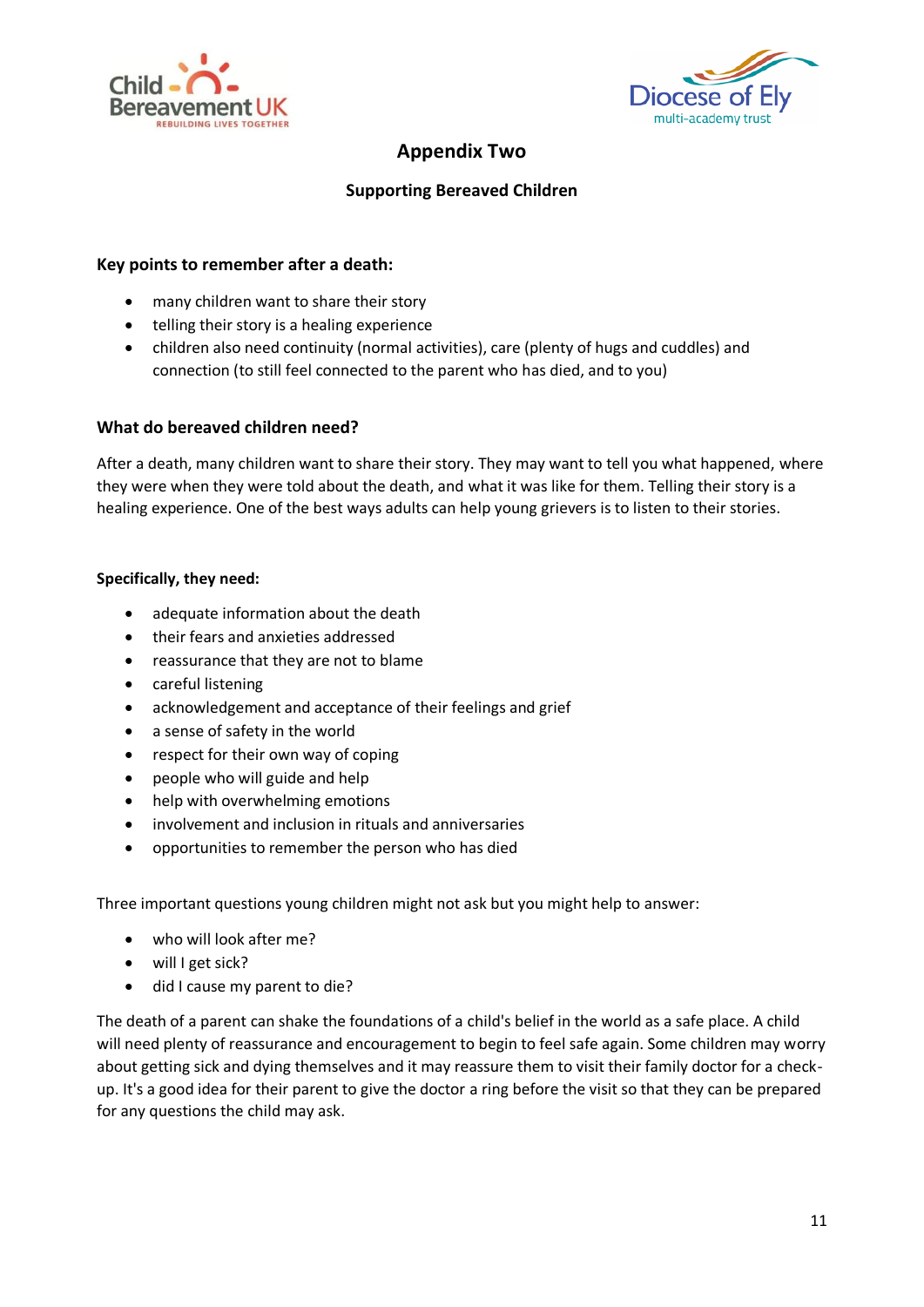



## **Communicating with a Grieving Child**

Children may not necessarily wish to talk but they need to be able to express their grief and sadness. Below are some practical suggestions to help you with this.

How you can help children explore and express their grief?

- Talk
- Talk about the person who has died and use their name.
- Make a memory box
- Make a photo album and journal
- Put together questions that build a portrait of the parent
- Make time to sit down and listen
- A child will talk when they are ready and usually in small bursts. These are precious windows to the child's understanding of what has happened.

The following are signs that a child may need help either in school or from external professionals. Many of these signs are normal following the death of a parent but may indicate a problem if they continue for a long time and don't seem likely to change.

- Difficulty talking.
- Has continuing difficulty talking about their parent who has died.
- Aggression.
- Is displaying aggressive behaviour and anger.
- Physical symptoms.
- Has unexplained physical symptoms and discomfort such as stomach aches and headaches.
- Sleeping and eating problems.
- Has sleeping difficulties and eating disturbance such as eating excessively or having very little appetite.
- Marked social withdrawal.
- Doesn't want to socialise with friends or others outside the family.
- School difficulties.
- Has serious academic reversal, inability to concentrate or behavioural problems.
- Guilt.
- Has continuing blame or guilt.
- Self-destructive behaviour.
- Engages in at-risk behaviour and talks about wanting to hurt themselves.

## **What might young people be feeling and thinking?**

#### **Age related concepts**

It may help to know that when something bad happens children/young people often:

- Avoid feelings
- Push their feelings away
- Hide their feelings
- Disguise their feelings
- Deny their feelings
- Cover their feelings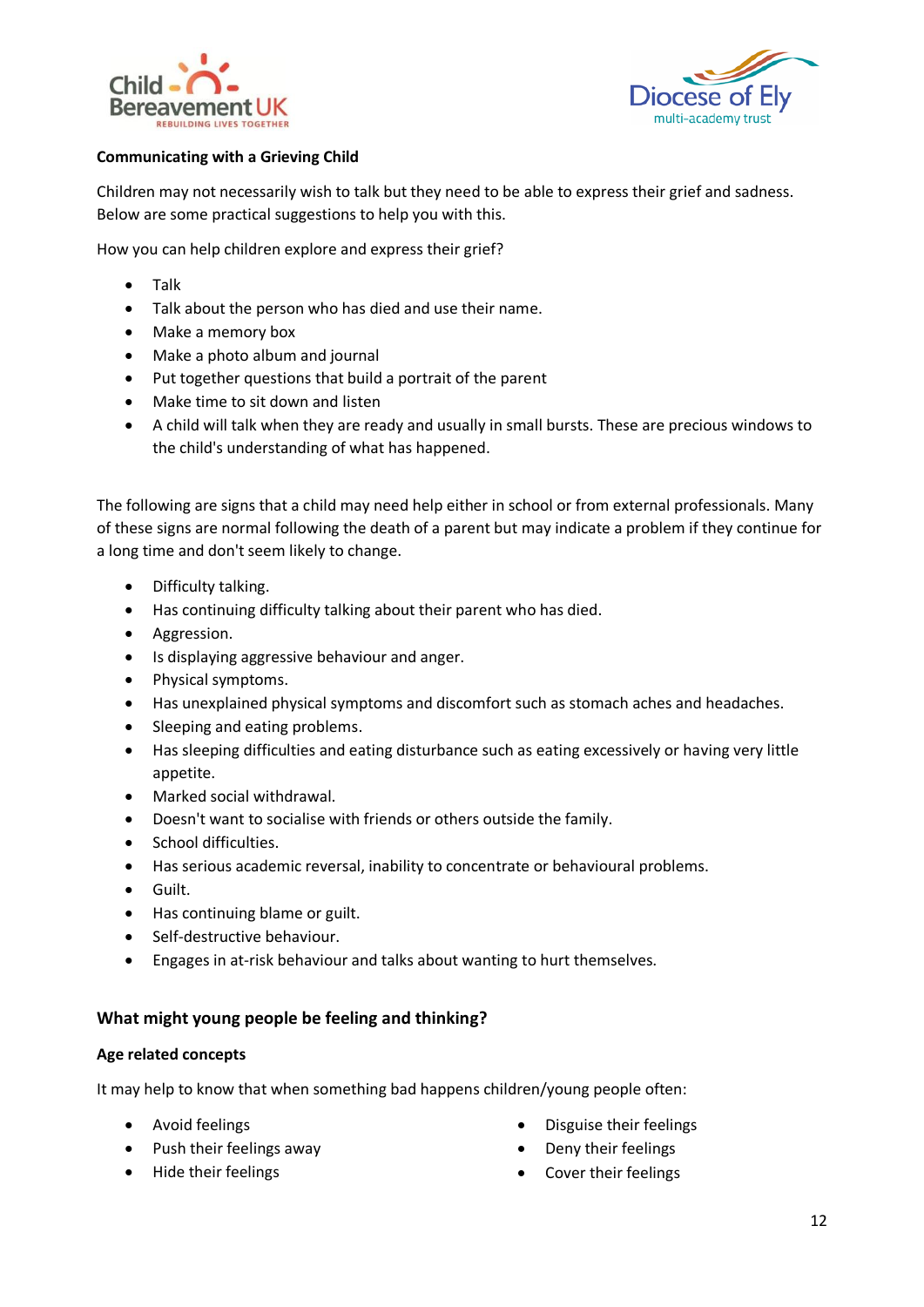



There can be a stereotypical view of how the different genders react to grief; i.e. boys get angry and girls internalise their feelings. However, boys may internalise their feelings and girls could get angry rather than the other way around. Whilst this text contains generalised statements that may be helpful, it cannot be stressed enough that reactions are individual.

These examples are for the chronological age of the child. Consideration should also be given to children with special educational needs. Their ability to understand and communicate their feelings varies enormously and suitable language should always be used to avoid misunderstandings.

## **Children under 2 years old**

Very young children and babies are not able to understand death. If a death occurs in the life of a child of this age, they will experience the loss as separation from someone they have an attachment to. The child may notice the effect on the family, but their expression of the experience may be later in life.

Young People, Schools and Issues of Bereavement © Gloucestershire Children and Young People's Services

## **Children aged 2-5**

This age group possess what is described as magical thinking and believe that death is reversible. They can be convinced that it is something they did or said that has caused the person to die so conversely by behaving or saying other things they will be able to bring the dead person back to life.

Explanations need to be concrete; children need facts in a literal way not euphemisms e.g. not that someone has gone away or gone to sleep but that they have died.

Young children may revert to earlier forms of behaviour such as bed-wetting sucking their thumb or using of a security blanket; they may have tantrums or dreams and nightmares.

This age group may need constant reassurance that the death was not their fault and repeat of explanations as they can tend to ask the same questions many times in order to help gain an understanding of what has happened.

Being read books about death, drawing and play gives opportunities to identify and talk about worries and help deal with bereavement. It should be noted that any of these activities could help any aged child. Again, remember that they may not react as we expect.

#### **Children aged 6-9**

At this age the child will generally begin to understand the finality of death and how it applies to all living things but may still be confused about it. Children may be more open to discussion but may have what adults feel is an unhealthy curiosity about dead bodies. This can become a total pre-occupation and a black humour develops. For that individual this may be a completely natural reaction. Their curiosity is normal, and they will benefit from clear explanations. Dreams and nightmares again are common at this age and they may feel frightened of the spirits they link to death.

Like the younger child they may revert to previous patterns of behaviour and will require reassurance and secure routines that may make change difficult to negotiate.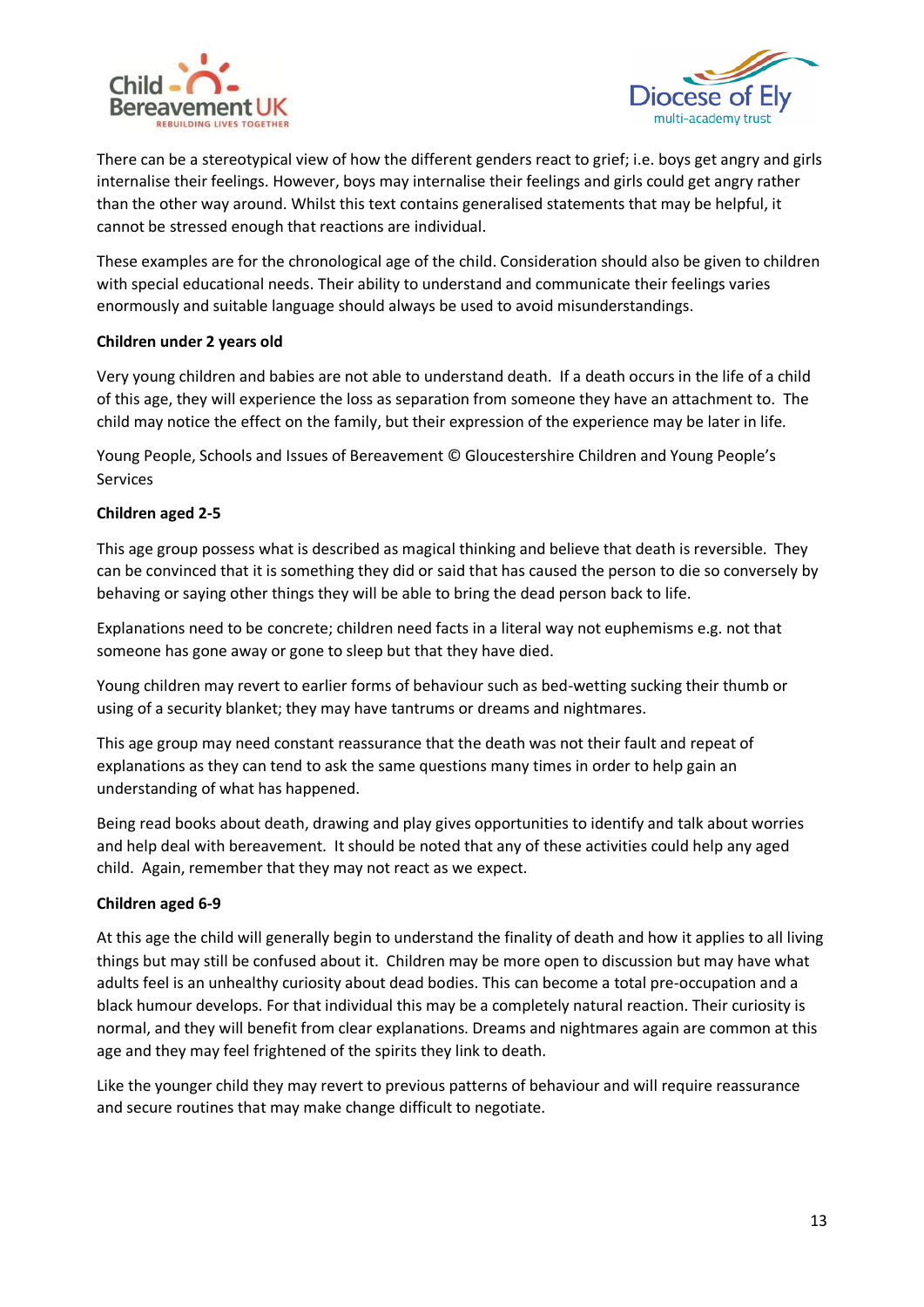



Children are more likely at this age to complain of somatic symptoms such as headaches and tummy aches or just generally not feeling well. This may be to not go to school but stay where it is safe. This relates to the child's perception and of course is one of the outcomes for children; we need to ensure that school feels a safe place to be.

## **Children aged 9-13**

In this age range children understand death as irreversible and have an awareness of how the death impacts upon them both now and in the future. There may be expectations either from themselves or others that they need to be 'grown-up' or to be supportive of others, which along with the awareness of other people's feelings may make it difficult for them to express their own feelings. Their feeling that 'normal' friends will not want to hear their worries and grief also creates this. As they are at a stage of moving away from dependence and forming important relationships outside the family bereavement at this point can destabilise them. They may experience mood swings and big emotional releases such as anger and distress, which can be scary both for the individual and their carers.

#### **Adolescents**

At this time in their life young people are developing their ideas of who they are, and peers and friends are increasingly important. Their bodies are changing, and new possibilities are made available. Risk taking behaviour is more likely at this time as they test the boundaries. The death of someone close may make the young person reflect on the meaning of life and s/he may question why planning for the future has any importance.

Being busy on different activities and not stopping to reflect can be an effective way of keeping intense feelings under wraps if they fear losing control.

If over a prolonged period of time a teenager withdraws, acts in a matter of fact, detached or angry way, there may all be reasons to be concerned. They will need to be reassured that they have love and support and although the limits that are usually set still apply, someone is available to listen if needed.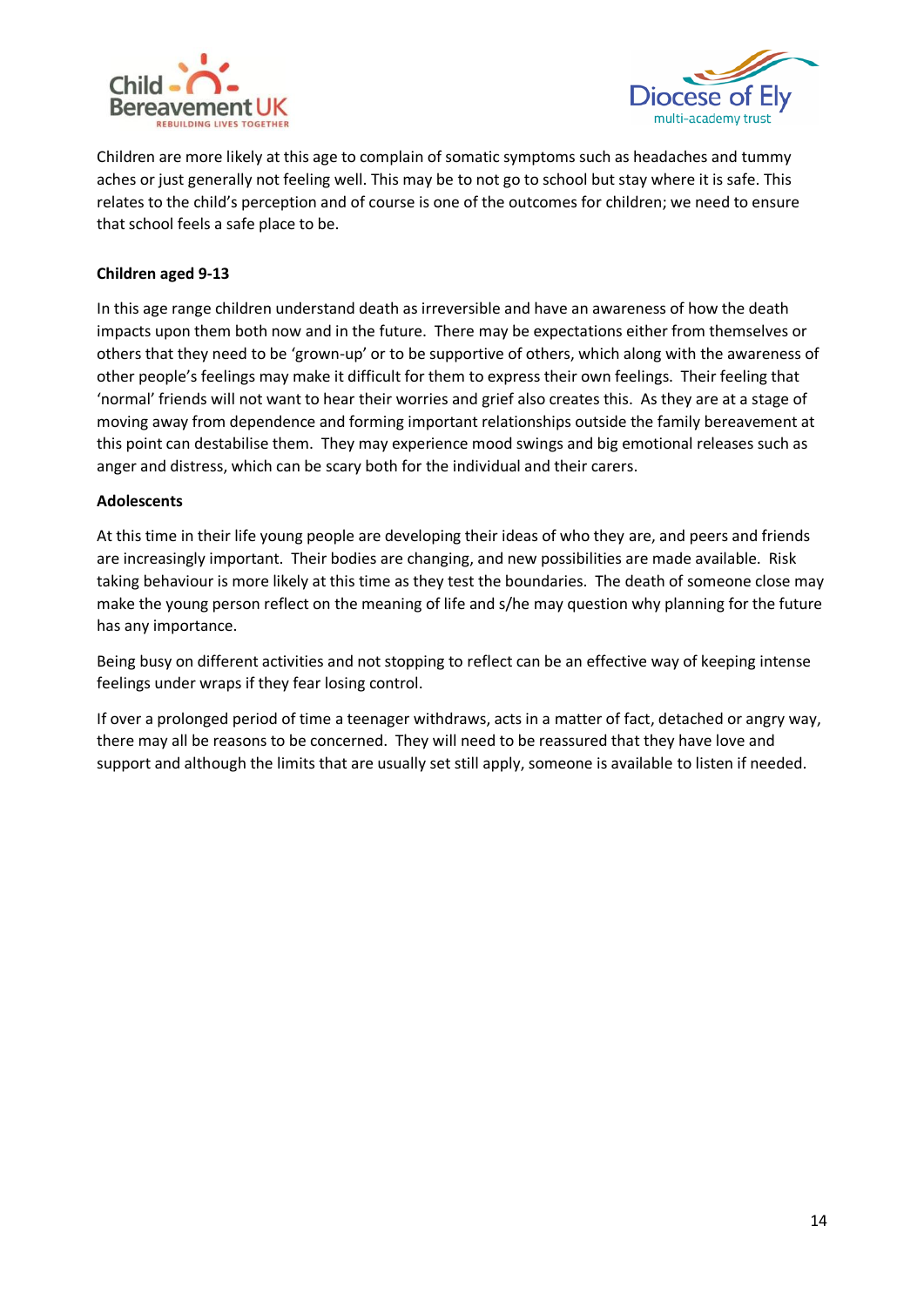



# **Appendix Three**

## **Useful Online Resources & Information**

Child Bereavement UK offers a wealth of resources and guidance from the early stages of a bereavement ongoing for young people, families and schools:

<https://childbereavementuk.org/>

Child Bereavement UK's School's Information Pack can be downloaded here:

[https://childbereavementuk.org/wp](https://childbereavementuk.org/wp-content/uploads/2016/05/SALL0012_17_01-Schools-Information-Pack-with-cover.pdf)[content/uploads/2016/05/SALL0012\\_17\\_01-Schools-Information-](https://childbereavementuk.org/wp-content/uploads/2016/05/SALL0012_17_01-Schools-Information-Pack-with-cover.pdf)[Pack-with-cover.pdf](https://childbereavementuk.org/wp-content/uploads/2016/05/SALL0012_17_01-Schools-Information-Pack-with-cover.pdf)



## **Cruse Bereavement Care**

Cruse is a national charity that provides advice, information and support to anyone who has been bereaved (children, young people and adults), whenever or however the death occurred. The service is provided by trained, experienced volunteers, and is confidential and free.

Cruse provides face-to-face, telephone, email and website support both post- and pre-bereavement. It has a national helpline, and local services throughout England, Wales and Northern Ireland.

It offers:

- someone to talk to face-to-face, or on the telephone
- online support
- groups some bereaved people find it helpful to talk to others in similar circumstances
- information about many aspects of bereavement and other sources of help and support
- face-to-face, telephone helpline and online support for children and young people.

For help and support and for details of your local Cruse service:

• email at [helpline@cruse.org.uk](mailto:helpline@cruse.org.uk)

Children and young people can:

• telephone our young people's freephone helpline on 0808 808 1677

Has someone died? Visit [www.cruse.org.uk](http://www.cruse.org.uk/) Telephone the national freephone helpline on 0808 808 1677 and the Hope Again, designed by and for young people, at [www.hopeagain.org.uk](http://www.hopeagain.org.uk/) or email [hopeagain@cruse.org.uk](mailto:hopeagain@cruse.org.uk)



Call our free helpline \ 0808 808 1677

**Opening hours >** helpline@cruse.org.uk